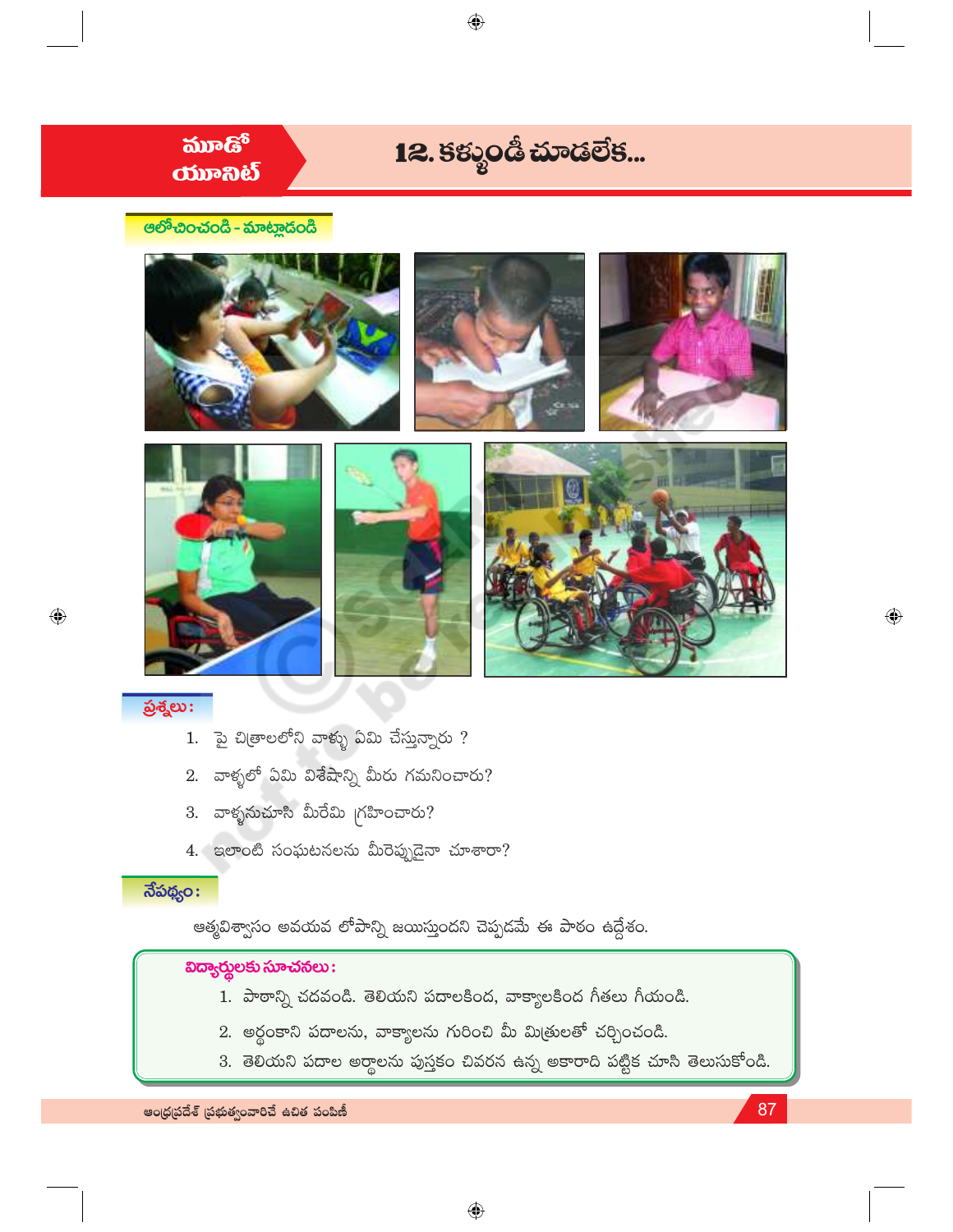'నా నేస్తాలు ఏమేం చూస్తారో తెలుసుకోడానికి అప్పుడప్పుడు పరీక్షించడం నాకు అలవాటయింది. ఈమధ్య ఒక నేస్తం అడవిలో (పయాణం చేసి వచ్చిందని తెలిసి "నువ్వు ఏమేం చూశావు?" అని అడిగాను ఎంతో ఉత్సుకతతో.

 $\bigoplus$ 

"ఏమీ లేదు!" అనేసింది ఆమె వెంటనే, చాలా మామూలుగా.

ఆ మాటలకు నాకు పెద్దగా ఆశ్చర్యం కలగలేదు. ఎందుకంటే ఇటువంటి జవాబులు వినడం నాకు అలవాటైపోయింది. నిజంగా కళ్ళున్నవాళ్ళు చాలా తక్కువగా చూస్తుంటారన్న నమ్మకం నానాటికీ బలపదుతున్నదే గాని తగ్గడం లేదు.

ఎవరైనా ఒక గంటసేపు అడవిలో తిరిగినా ఏ విశేషమూ చూడలేకపోవడం సంభవమేనా? అసలేమాత్రం చూడలేని నేను, గగుర్పాటు కలిగించే కోట్లకొద్ది విషయాలను నా స్పర్శద్వారా (గహిస్తుంటాను.



<mark>పువ్య</mark>ును వాసనచూస్తున్న హెలెన్ కెలర్

పోకచెట్ల నున్నదనాన్ని, దేవదారు వృక్షాల కరకుదనాన్ని నా స్పర్శతో గుర్తిస్తాను. వసంత కాలంలో కొత్త పరిమళాల పూలమొగ్గలకోసం అన్వేషిస్తాను. పట్లువంటి ఆ పూల రెక్కల మృ<mark>దుత్వా</mark>న్ని తాకినప్పుడు, వాటి పరిమళాన్ని ఆస్రూణించినప్పుడు, ఆ వర్తులాకార నిర్మాణాలు గమనించినప్పుడు చెప్పలేనంత ఆనందం కలుగుతుంది. అప్పుడు ప్రకృతి ఇంద్రజాలం కొంత బోధపడుతుంది. నా అదృష్టం పండినప్పుడు... ఒక చెట్టుకొమ్మకు చేతిని ఆనించగానే ఏదో ఒక పక్షి కుహు కుహు <mark>ధ్వ</mark>ని చెవుల్లో మార్మోగుతుంది. సెలయేటి (పవాహంలో చేతిని ఉంచినపుడు వేళ్ళసందులనుంచి నీళ్ళు

 $\overline{\mathbb{Q}}$ 

స్రవహించడం నాకు పట్టరాని ఆనందాన్నిస్తుంది. విప్పారిన దేవదారు పఱ్రాలుగాని, గడ్డిమైదానాలుగానీ, ఖరీదైన తివాచీలకంటే ఎంతో ఇష్టం నాకు. మారుతున్న ఋతువులు నా జీవితంలో కొత్త రంగును, సంతోషాన్ని నింపుతాయి.

 $\bigoplus$ 

అప్పుడప్పుడు ఈ సమస్త వస్తువులనూ చూడాలని మనస్సు తహతహలాదుతుంది. వీటిని కేవలం తాకడంతోనే ఇంత సంతోషం కలుగుతూంటే, నిజంగా వీటి సౌందర్యాన్ని కళ్ళారా చూస్తే మనస్సు ముగ్దమైపోతుంది కదా! కాని కళ్ళున్నవాళ్ళు నిజానిక<mark>ి</mark> చాలా తక్కువగా చూస్తారు. (పపంచంలోని ఎంతో అందమైన అనేకానేక వర్ణాలు వాళ్ళ మనసుని తాకనే తాకవు. మనిషి తన సామ<mark>ర్థ్యా</mark>లకు ఎప్పుడూ విలువనివ్వడు. అతడు ఎల్లవ్పుడూ తనకు అందనివాటికోసమే 'ఆశ'పడుతూంటాడు.



శిల్యాన్ని తాకి గమనిస్తున్న హెలెన్ కెలర్

 $\textcolor{black}{\textcolor{black}{\bigcirc}}$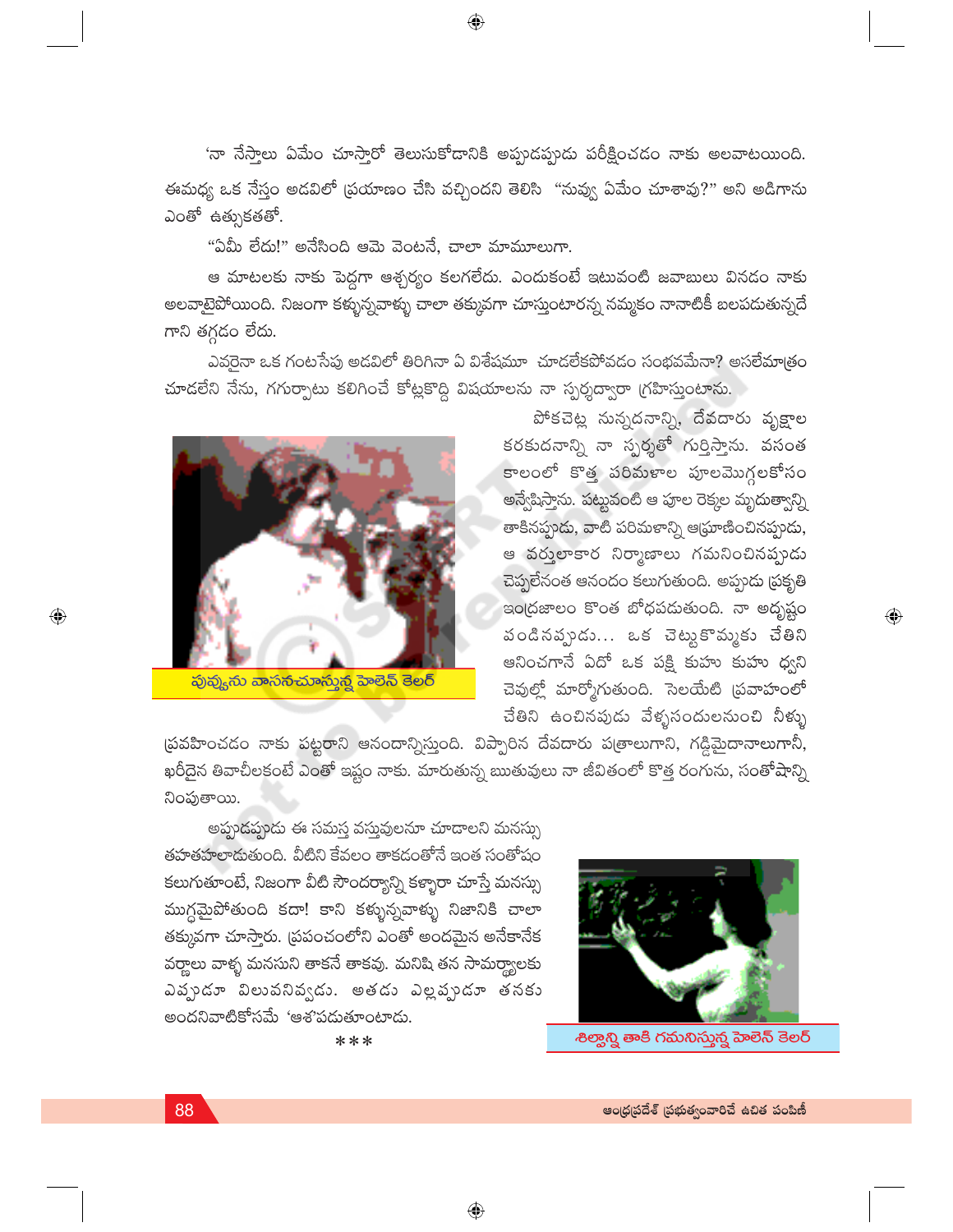

హెలెన్ కెలర్

 $\bigoplus$ 

బాధాకరమైన విషయమేమంటే, దృష్టి అనే వరాన్ని మనుషులు ఒక సాధారణమైన అంశంగా భావించడం. కాని ఈ వరంతో జీవితాన్ని సంతోషాల ఇంద్రధనుస్సుగా మార్చుకొని రాగరంజితం చేసుకోవచ్చు'.

ఈ సున్నితమైన అందమైన భావాలు ఎవరివో తెలుసా? (పపంచ (పసిద్ధిగాంచిన అంధ బధిర మహిళ హెలెన్ కెలర్వి. ఆమె మాటలే కాదు, ఆమె జీవితం కూడా ఎంతో స్ఫూర్తిదాయకమయినది. సాధారణంగా '(ప్రత్యేకావసరాలున్న' పిల్లలు నిరాశానిస్మృహలకు లోనై, స్తబ్ధమైన జీవితాన్ని వెళ్ళదీయడానికి అలవాటుపడతారు. .<br>వాళ్ళలో కొందరు మామూలు పిల్లల తరహాలో జీవితం గడపటమే గాక వాళ్ళకంటే

ప్రతిభాశాలురుగా గుర్తింపుపొందుతారు. అలా గుర్తింపు పొందినవాళ్ళలో ముందు వరసలో నిలుస్తుంది ఈ హెలెన్ కెలర్.

 $\bigoplus$ 

 $1880$ లో అమెరికాలో జన్మించిన హెలెన్ పుట్టుకతో అందరు పిల్లలలాగే చూడగలిగేది; వినగలిగేది; మాట్లాడగలిగేది. హెలెన్ అప్పుడప్పుడే మాట్లాడటం మొదలుపెట్టింది. ఇంతలో భయంకరమైన వ్యాధి ఒకటి వచ్చింది. ఆ వ్యాధి తీ[వత ముందుగా ఆమె చూపును కబళించింది. ఆపైన నెమ్మదిగా (శవణ శక్తినీ, భాషణ శక్తినీ మింగేసింది.

హెలెన్, మిగతా పిల్లలకంటే తెలివైందిగా గుర్తింపు పొందింది. ఈ తన నిస్సహాయతవల్ల తమ్ముళ్ళనూ, చెల్లాయిలనూ తిట్టేది, కొట్టేది. తరవాత తాను చేసినది తప్పు అని గ్రహించి తనను తానే శిక్షించుకునేది. ఈ పరిస్థితిని గమనించి, తల్లిదం(దులు హెలెన్ను అంధ – బధిర విద్యార్యల పాఠశాలలో చేర్పించారు. అది ఆమె జీవితానికి మేలుమలుపు అవుతుందని వాళ్ళు అప్పుడు ఊహించలేదు.

ఆ పాఠశాలలో సలీవన్ అనే ఉపాధ్యాయిని ఉంది. ఆమెకు పిల్లలంటే వల్లమాలిన అభిమానం. అయితే ఈ 'చూడలేని, వినలేని, మాట్లాడలేని హెలెన్ను విద్యావంతురాలిగా చేయడం ఎట్లా?' అనే (పశ్న ఆమెను నిరంతరం వేధించసాగింది. సలీవన్ స్వయంగా అంధ $\,$  – బధిర జీవితాన్ని అనుభవించింది. కాబట్టి వాళ్ళ సమస్యలను, ఆవేదనలను సహాను<mark>భూ</mark>తితో అర్థం చేసుకొంటుంది. వాళ్ళ అవసరాలను తీరుస్తుంది. కాని హెలెన్ విషయంలో ఏ రకంగా ఆమెకు అక్షరజ్ఞానం కలిగించాలో ఆమెకు ఓ పట్టాన తట్టలేదు. ఎంత విపత్కర పరిస్థితికైనా ఏదో ఒక పరిష్కారం ఉంటుంది. హెలెన్ సమస్యకు ఒక చక్కని పరిష్కారం ఆమె ఆదుకునే బొమ్మరూపంలోనే దొరికింది సలీవన్కు.

హెలెన్ ఒక్కక్షణం కూడా తన ఆటబొమ్మను విడిచి<mark>]</mark>



తన ఉపాధ్యాయిని సలీవన్ తో హెలెన్ కెలర్

ఉండేదికాదు. ఆ బొమ్మంటే ఆమెకు (పాణం. ఒక రోజు సలీవన్ ఆ బొమ్మపేరును హెలెన్ అరచేతి మీద వేళ్ళతో రాసింది. ఆ పదం ఏదో స్పష్టంగా తెలియకపోయినా సంజ్ఞను గుర్తించింది హెలెన్. తరవాత హెలెన్ .<br>పేరును, హెలెన్కు ఇష్టమైనవాటినీ వేళ్ళతో ఆమె అరచేతి మీద రాసింది సలీవన్. ఆ తమాషా ఆట హెలెన్కు ఎంతో నచ్చింది. చాలావేగంగా, ఎంతో ఇష్టంగా ఎన్నో మాటలను నేర్చుకున్నది హెలెన్. అవి నేర్చుకోడం

 $\bigoplus$ 

ఆంధ్రప్రదేశ్ (పభుత్వంవారిచే ఉచిత పంపిణీ

 $\textcolor{black}{\textcolor{black}{\bigoplus}}$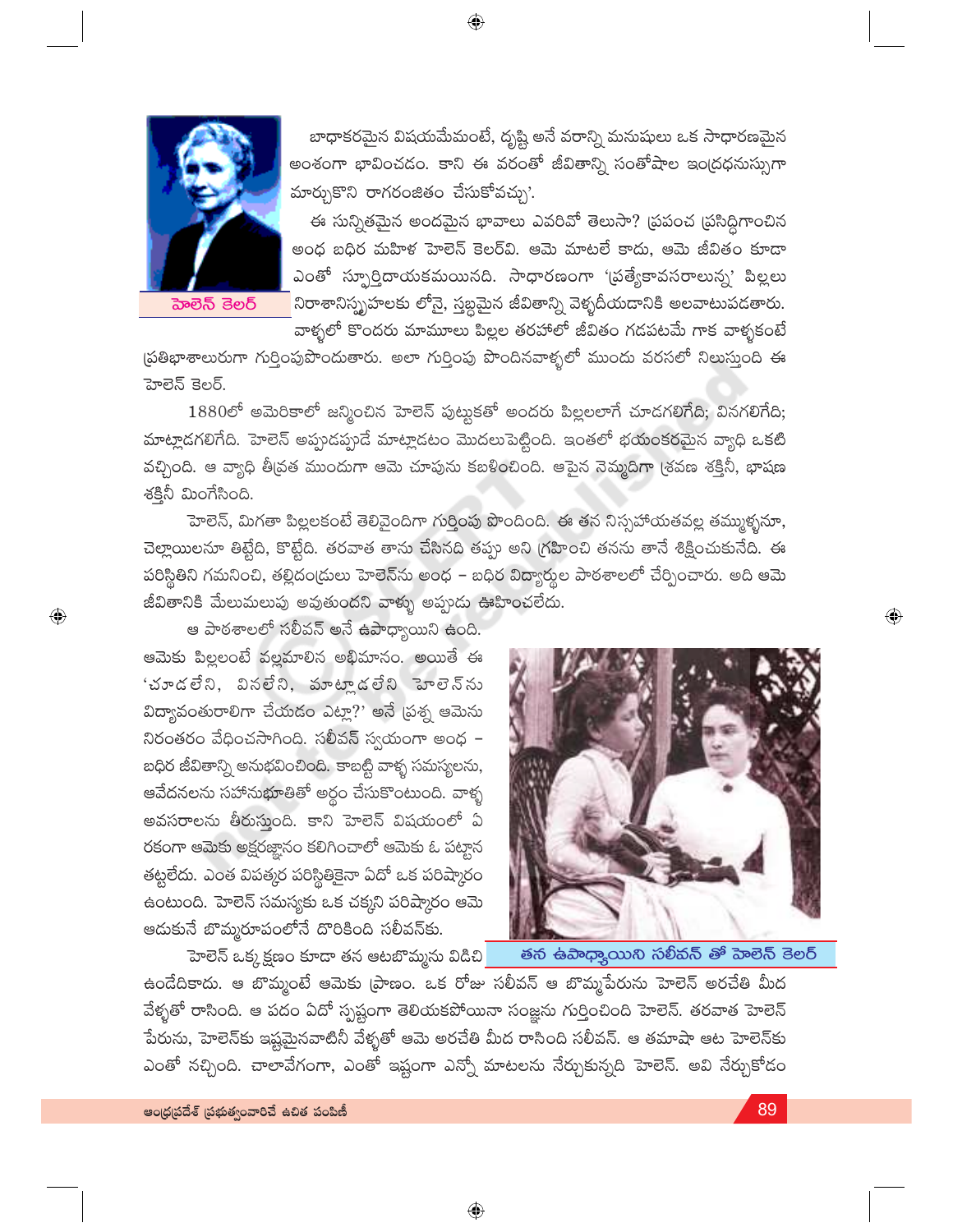

హెలెన్కు, ఈ (పపంచంపట్ల (పేమను, అభిమానాన్ని, ఆరాధననూ పెంచింది. సలీవన్ ఈ వరవడిని (బెయిలీ లిపివైపు మళ్ళించి, అక్షరాలను, పదాలనూ హెలెన్కు పరిచయంచేసింది.

ఇదిలా ఉండగా హఠాత్తుగా ఒకరోజు హెలెన్ నోటినుండి ఏవో కొన్ని శబ్దాలు వెలువద్దాయి. వాటిని కొంచెం అటూ–ఇటుగా సవరిస్తే, 'ఈరోజు చాలా వేడిగా ఉంది' అని వాటి అర్థం. ఈ సంఘటనను హెలెన్ తన జీవితంలో మరచిపోలేని అత్యంత మధురమైనదిగా వర్ణించింది. అక్షరాలు నేర్చుకొని, చదవడం (పారంభించిన తరవాత హెలెన్<mark>కు</mark> పుస్తకాలే లోకంగా మారిపోయాయి. సలీవన్ (పోత్సాహంతో కేం(భిడ్జి పాఠశాలలో చేరింది హెలెన్.

పాఠశాలలో, కళాశాలలో ఎప్పుడూ (పథమ స్థానంలో నిలిచేది హెలెన్. 1904లో బి.ఏ. పూర్తి చేసిన హెలెన్, బ్రెయిలీ లిపిలో 'నా ఆత్మకథ' అనే పేరుతో తన జీవిత విశేషాలను <mark>రాసింది.</mark> ఆ తరవాత అనేక గ్రంథాలు ఆమె లేఖినినుంచి వెలువద్దాయి. ఈమె ఆత్మకథ (పపంచ భాషలన్నిటిలోకీ అనువాదమయింది.

 $\bigoplus$ 

హెలెన్ హృదయం కరుణరస భరితమయినది. దీనులను, దుఃఖితులను తలచుకొంటేనే ఆమె మనసు కరిగిపోయేది. (పకృతిలోని (పతి అణువూ ఆమెను పరవశింపజేసేది. మామూలు మనుషులకు కళ్ళు రెండే కాని ఆమె శరీరమంతటా స్పర్శరూప నేఁతాలున్నాయి. (పతి స్పర్శకూ ఆమె మనసారా అనుభూతిపొంది, తన భావాల్ని అనర్గళంగా (పకటించేది. తనలాంటివాళ్ళ జీవితాల్లో వెలుగులు నింపేందుకే జీవితాన్ని అంకితం చేసిన ఉన్నత వ్యక్తిత్వం హెలెన్ కెలర్ది.

(పపంచమంతా తిరిగి '(పత్యేకావసరాలున్న' పిల్లలను కలిసి, వాళ్ళలో ఆత్మవిశ్వాసాన్ని నింపింది. ఈ నేపథ్యంలో ఇంగ్లండు, అమెరికా, ఆధ్రికా దేశాలు పర్యటిస్తూ భారతదేశానికి కూడా వచ్చింది. ఆమె జీవితం, సాహిత్యం అందరికీ ఆదర్శ(పాయమైనాయి.



## <mark>I. තීතියිං-ක</mark>ිමිද්දියිං



 $\bigoplus$ 

- " కళ్ళుండీ చూడలేక ..." అనే పాఠంపేరు విన్నప్పుడు మీకేమనిపించింది?  $1.$
- 2. హెలెన్ చూడలేదు. కొంతమంది వినలేరు. ఇంకొంతమంది మాట్లాడలేరు. ఆ శక్తులు ఉన్నవాళ్ళకంటే కూడా వీరు గొప్పవారు. ఎందుకు? ఆలోచించండి.
- 3. హెలెన్ కెలర్లో మీకు నచ్చిన గుణాలేవి?
- 4. హెలెన్కు చదువు నేర్పిన టీచర్ను గురించి చెప్పండి.
- 5. హెలెన్లాంటివాళ్ళను మీరు చూశారా? వాళ్ళను గురించి చెప్పండి.
- 6. సలీవన్కు వంటి ఉపాధ్యాయులు మీ పాఠశాలలో కూడా ఉన్నారు. వారి గురించి చెప్పండి.

#### 90

 $\textcolor{black}{\textcolor{black}{\bigoplus}}$ 

 $\bigoplus$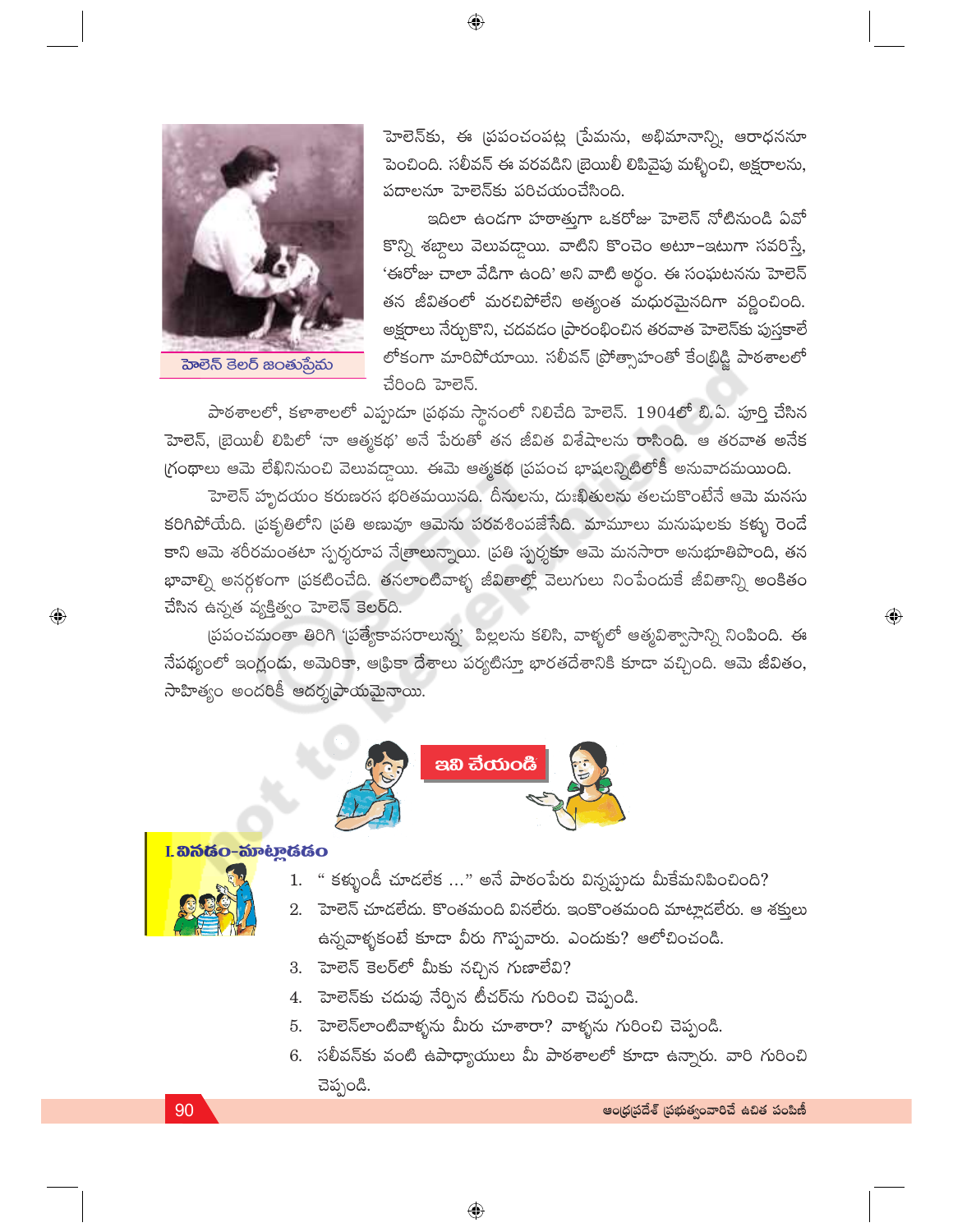#### II. <mark>చదవడం - రాయడం</mark>



- 1. కింది పేరా చదవండి. నాలుగు (పశ్నలను రాయండి.  $1880$ లో అమెరికాలో జన్మించిన హెలెన్ పుట్టుకతో అందరు పిల్లలలాగే చూడగలిగేది; వినగలిగేది; మాట్లాడగలిగేది. హెలెన్ అప్పుడప్పుడే మాట్లాడటం మొదలుపెట్టింది. ఇంతలో భయంకరమైన వ్యాధి ఒకటి వచ్చింది. ఆ వ్యాధి తీవ్రత ముందుగా ఆమె చూపును కబళించింది. ఆపైన నెమ్మదిగా (శవణశక్తినీ, భాషణశక్తినీ మింగేసింది.
- 2. పాఠంలోని మొదటి ఏడు పేరాలూ చదవండి. వాటికి శీర్విక పెట్టండి. అట్లాగే మిగిలిన పేరాలు చదివి తగిన శీర్విక పెట్టండి.
- 3. పాఠం చదవండి. జవాబులు రాయండి.
	- అ. (పకృతిని గురించి హెలెన్ వ్యక్తపరచిన భావాలేవి?

 $\bigoplus$ 

- ఆ. కళ్ళున్నవాళ్ళు ఏం గుర్తించలేకపోతున్నారని హెలెన్ బాధపడింది?
- ఇ. హెలెన్ను తల్లిదం(దులు బడిలో ఎందుకు చేర్పించారు?
- ఈ. హెలెన్ సమస్యను గురించి సలీవన్ ఎందుకు బాధపడింది? ఆమె సమస్యకు పరిష్కారం ఏ రూపంలో లభించింది?
- ఉ. హెలెన్ ఎందుకు ఆదర్శప్రాయురాలు? ఇందుకోసం ఆమె ఏం చేసింది?
- 4. పాఠంలో వర్ణన ఉన్న వాక్యాలు కొన్ని ఉన్నాయి. వర్ణన అంటే ఒక విషయాన్ని కళ్ళకు కట్టే విధంగా మనసును అలరించే విధంగా చక్కటి పదాలతో వివరించడం. ఉదా: జీవితాన్ని సంతోషాల ఇంద్రధనుస్సుగా మార్చుకొని రాగరంజితం చేసుకోవచ్చు. ఇలాంటి వాక్యాలు ఇంకా ఏమున్నాయి?

# III. ಸಿ<sub>ನ</sub>ಯರವನ

 $\bigoplus$ 

#### 1. కింది ప్రశ్నలకు జవాబులు రాయండి.

- అ. 'కళ్ళున్నా సరిగ్గా చూడలేకపోతున్నా'రన్న హెలెన్ మాటలతో మీరు ఏకీభవిస్తున్నారా? ఎందుకు?
- ఆ. `హెలెన్ వస్తువులను చూడాలని తహతహలాడేది? మీరు వేటిని గురించి తహతహలాదుతారు.
- ఇ. అందనివాటికోసం ఆశపడడం అంటే ఏమిటి? వివరించండి?
- ఈ. శరీరమంతటా స్పర్శరూప నే[తాలున్నాయి! అనే వాక్యం ఉంది కదా! దీని అర్థం ఏమిటి?

### 2. వ్యాసరూప సమాధాన (పశ్నలు

కింది (పశ్నలకు జవాబులు రాయండి.

- అ. హెలెన్ వ్యక్తిత్వాన్ని గురించి 10 వాక్యాలు రాయండి.
- ఆ. పాఠంలోని ముఖ్యాంశాలను 10 వాక్యాల్లో రాయండి.
- ఇ. '[పత్యేక అవసరాలుగల పిల్లల్లో' [పత్యేక సామర్థ్యాలు ఉంటాయి. దీన్ని సమర్థిస్తూ 10 వాక్యాలు రాయండి.
- ఈ. మనిషి దేనికోసం ఆరాటపడుతూంటాడు?

91

 $\textcolor{black}{\textcircled{\ell}}$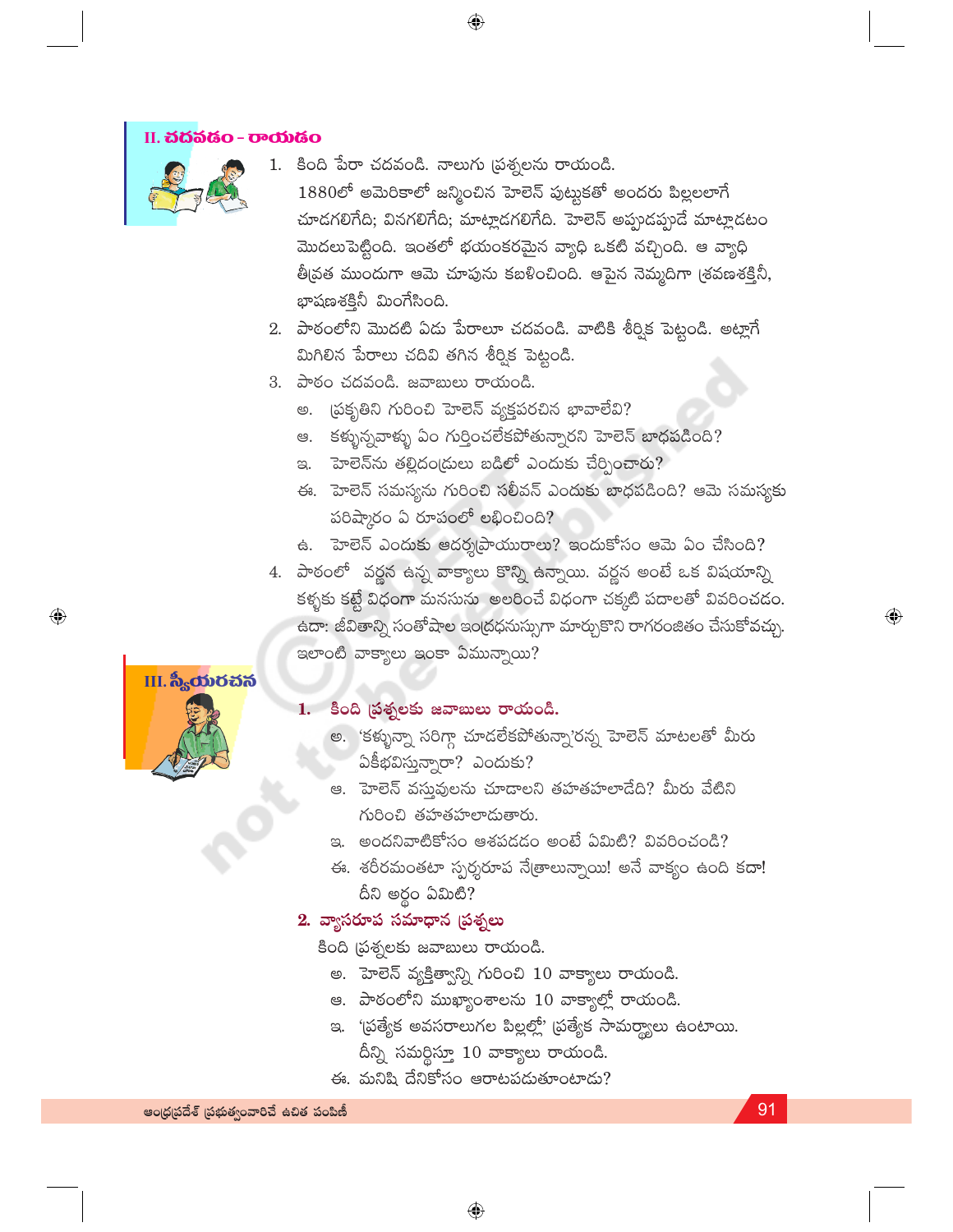- ఉ. "దృష్టి అనేది గొప్పవరం" అని రచయిత్రి ఎందుకు భావించింది?
- ఊ. సహానుభూతితో అర్థంచేసుకోడం అంటే ఏమిటి?

|  | IV. <b>ಎದ</b> ಜಾಲ |   |    |  |
|--|-------------------|---|----|--|
|  |                   |   |    |  |
|  |                   |   |    |  |
|  |                   |   |    |  |
|  |                   |   | ko |  |
|  |                   | ø |    |  |
|  | 13                |   |    |  |

1. ట్రత్యేకావసరాలు గలవాళ్ళలో ఎవరికి ఏ ఏ వస్తువులు అవసరమవుతాయో పట్టికలో రాయండి.

|                         | అవసరం                                               |
|-------------------------|-----------------------------------------------------|
| చూదలేకపోవడం             | చేతిక(ర, బెల్, (బెయిలీ లిపి, తడిమి చూసుకొనే గడియారం |
| వినలేకపోవడం             |                                                     |
| <u>కాళ్ళు లేకపో</u> వడం |                                                     |
| చేతులు లేకపోవడం         |                                                     |
| మాటాదలేకపోవడం           |                                                     |

- 2. కింది పదాలకు సమానమైన అర్థాన్నిచ్చే పదాలు వాక్యాల్లో ఎక్కడున్నాయో గుర్తించండి,రాయండి.
	- అ. సంభవం కష్టపడి పనిచేస్తేనే విజయం సాధ్యం.
	- ఆ. బోధపడు మనసుపెట్టి విన్నవాళ్ళకు పాఠం బాగా అర్థమవుతుంది.
	- ఇ. ఆఘ్రాణించు ముక్కు ద్వారా మనం వాసనలు పీలుస్తాం.
	- ఈ. తహతహ– శాస్ర్టజ్ఞులు కొత్త విషయాలు తెలుసుకునేందుకు ఆరాటపడతారు.
	- ఉ. విప్పారు అమ్మను చూడగానే పాపముఖం విప్పారింది.

### 3. కింది మాటలను సొంతవాక్యాల్లో వాడండి.

- అ. సంభవం ఉ. పరిమళం
- ఆ. ఆ(ఘాణించు ఊ. తహతహ
- ఇ. మార్మోగు ఎ. బాధాకరం
- ఈ. పట్టరాని ఏ. బోధపడు

#### కింది పదాలను విడదీయండి.

- అ. ఏమేమి
- ఆ. అప్పుడప్పుడు  $\equiv$
- ఇ. వచ్చిందని  $\quad \ \ =$
- ఈ. ఎవరైనా
- ఉ. తాకినప్పుడు  $\quad = \quad % \qquad \frac{1}{2} \begin{bmatrix} \frac{1}{2} & \frac{1}{2} \frac{1}{2} & \frac{1}{2} \frac{1}{2} \frac{1}{2} & \frac{1}{2} \frac{1}{2} \frac{1}{2} \frac{1}{2} \frac{1}{2} \frac{1}{2} \frac{1}{2} \frac{1}{2} \frac{1}{2} \frac{1}{2} \frac{1}{2} \frac{1}{2} \frac{1}{2} \frac{1}{2} \frac{1}{2} \frac{1}{2} \frac{1}{2} \frac{1}{2} \frac{1}{2} \frac{1}{2} \frac{1}{2} \frac{1}{2$
- ఊ. చెప్పలేనంత  $=$
- ఎ. ఉంచినప్పుడు  $\quad =$
- ఏ. ఖరీదైన
- 5. ఇచ్చిన పదాలను ఆధారంగా చేసుకొని, సామాన్య వాక్యాలు రాయండి.

ఉదా $\scriptstyle\rm II$  సెలయేరు – గలగల – (పవహించడం.

జ. సెలయేరు గలగలా (పవహిస్తుంది.

 $=$ 

 $=$ 

92

 $\textcolor{black}{\textcolor{black}{\bigcirc}}$ 

ఆంధ్రప్రదేశ్ (పభుత్వంవారిచే ఉచిత పంపిణీ

 $\bigoplus$ 

 $\bigoplus$ 

 $\bigoplus$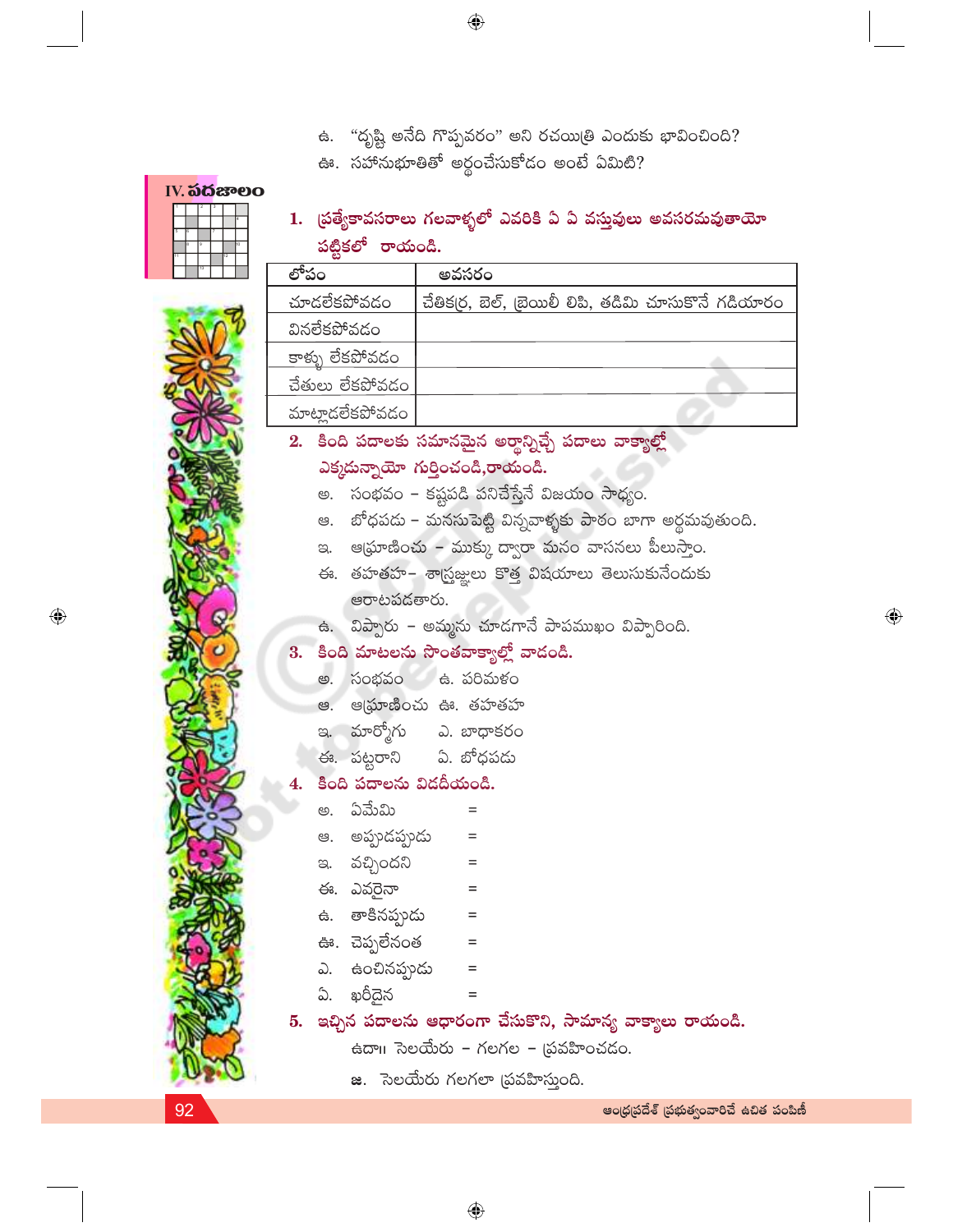- అ. జయ ఇల్లు రావడం.
- అకాశం–నక్షౖత్రాలు–మెరవడం. ఆి.

 $\bigoplus$ 

- ఇ. (పకృతి మనస్సు తహతహ.
- ఈ. బడి జీవితం రాగరంజితం.



- 1. పోకచెట్ల నున్నదనం...... పేరా చదివి బొమ్మ గీయండి.
- 2. హెలెన్ కెలర్ ఏకపాత్రను రచించి, ప్రదర్శించండి.
- 3. పాఠంలోని ఐదో పేరా, ఆరో పేరా, ఏడో పేరా చదవండి. ఇవి ఆధారంగా మీరు కూడా మీచుట్టూ ఉన్న (పకృతిని – అంటే చెట్లు, పక్షులు, చెరువులు, కొండలు వంటివాటిని – వర్ణిస్తూ రాయండి.దానికి పేరు పెట్టండి.



 $\bigoplus$ 

- 1. బస్సులో వెళ్తున్నప్పుడు నువ్వు కూర్చొని ఉండి, వృద్దలెవరైనా నిలబడి ఉంటే-(అ) పక్కనే స్థలం ఇస్తాను (ఆ) లేచి నా స్థలంలో కూర్చోబెద్తాను (ఇ)పట్టించుకోను.
- 2. నువ్వ పాల్గొన్న పాటల పోటీలో ఎవరైనా నీకంటె బాగా పాడితే– (అ) అసూయ కలుగుతుంది (అ) మెచ్చుకుంటాను. (ఇ) మౌనం వహిస్తాను
- 3. మీ తరగతికి కొత్త విద్యార్థి(ని) వస్తే–
	- (అ) నేనే ముందు పలకరిస్తాను (అ) దూరంగా ఉంటాను
	- (ఇ) అవసరమైన సాయం చేస్తాను.
- $4.$  అంగవైకల్యంగలవారిపట్ల -
	- (అ) జాలి చూపిస్తాను (అ) దూరంగా ఉంటాను
	- (ఇ) సహానుభూతితో వ్యవహరిస్తాను.
- $5.$  ఇతర భాషలంటే
	- (ఆ) అనిష్టం (అ) భయం (ఇ) ఆసక్తి

### VII. <mark>බුංසි</mark>ඡු කිහි



1. హెలెన్ కెలర్ వంటి స్ఫూర్తిదాతలను గురించిన బొమ్మలు, వివరాలు సేకరించండి. వాటిని గోడపత్రికమీద (పదర్శించండి.

#### VIII. భాషను గులించి తెలుసుకుందాం



- 1. కింది వాక్యాలు చదవండి.
	- అ. పాండవులు గురుదక్షిణ ఇచ్చారు.
	- ఆ. (పతి మనిషికీ దేశభక్తి ఉందాలి.
	- రాజాజ్ఞవల్ల అధికారులు జాగ్రత్తపద్దారు. ප.

ఆంధ్రప్రదేశ్ (పభుత్వంవారిచే ఉచిత పంపిణీ

93

 $\bigoplus$